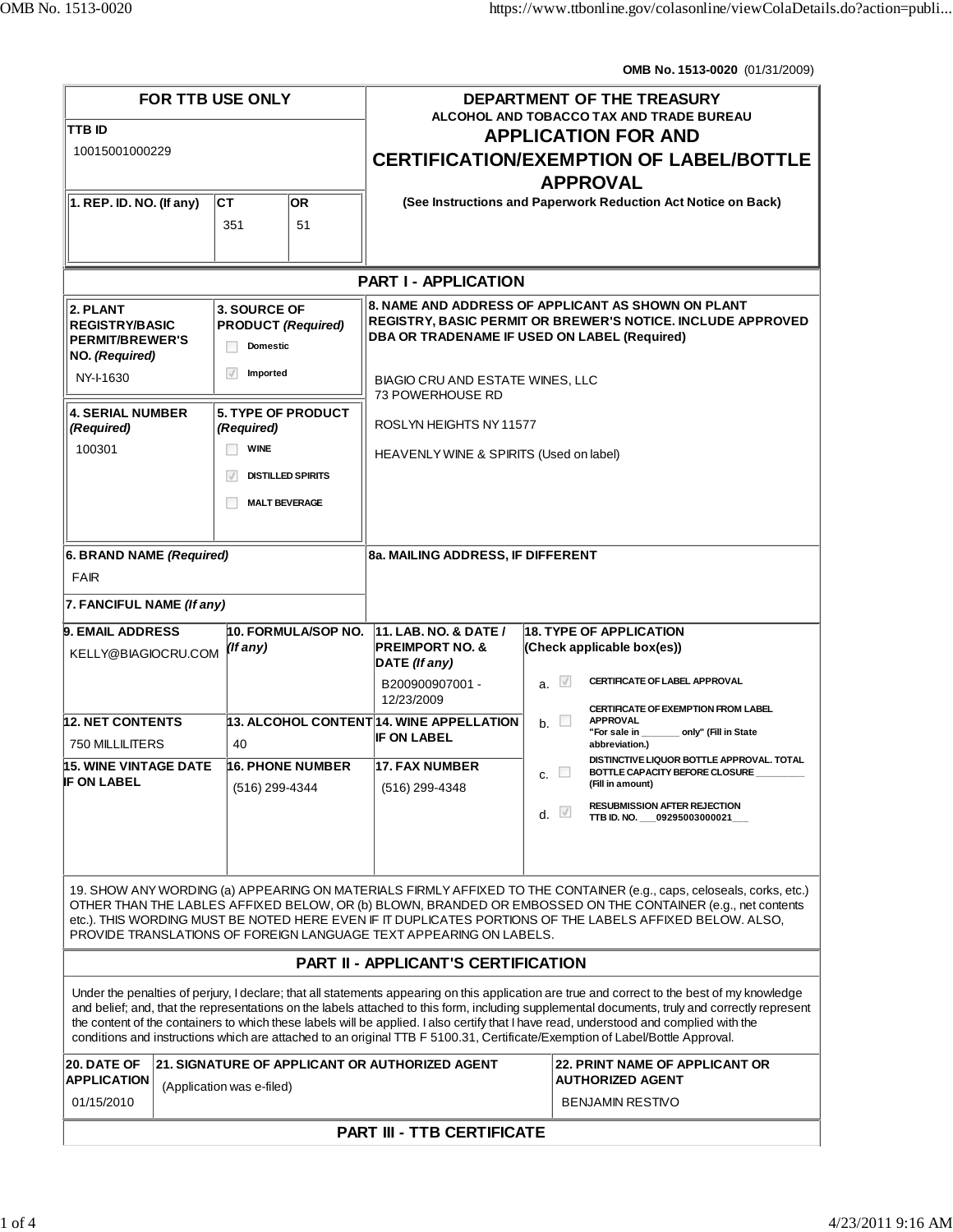| This certificate is issued subject to applicable laws, regulations and conditions as set forth in the instructions portion of this |  |  |  |  |
|------------------------------------------------------------------------------------------------------------------------------------|--|--|--|--|
| ∣form.                                                                                                                             |  |  |  |  |
|                                                                                                                                    |  |  |  |  |

**23. DATE ISSUED 24. AUTHORIZED SIGNATURE, ALCOHOL AND TOBACCO TAX AND TRADE BUREAU**

02/03/2010

Sarah & Johnson

| FOR TTB USE ONLY              |                                    |  |  |
|-------------------------------|------------------------------------|--|--|
| <b>QUALIFICATIONS</b>         | <b>EXPIRATION DATE (If</b><br>any) |  |  |
| <b>STATUS</b>                 |                                    |  |  |
| THE STATUS IS APPROVED.       |                                    |  |  |
| <b>CLASS/TYPE DESCRIPTION</b> |                                    |  |  |
| VODKA 80-90 PROOF FB          |                                    |  |  |
|                               |                                    |  |  |

## AFFIX COMPLETE SET OF LABELS BELOW

Image Type: Brand (front) Actual Dimensions: 2.5 inches W X 6.25 inches H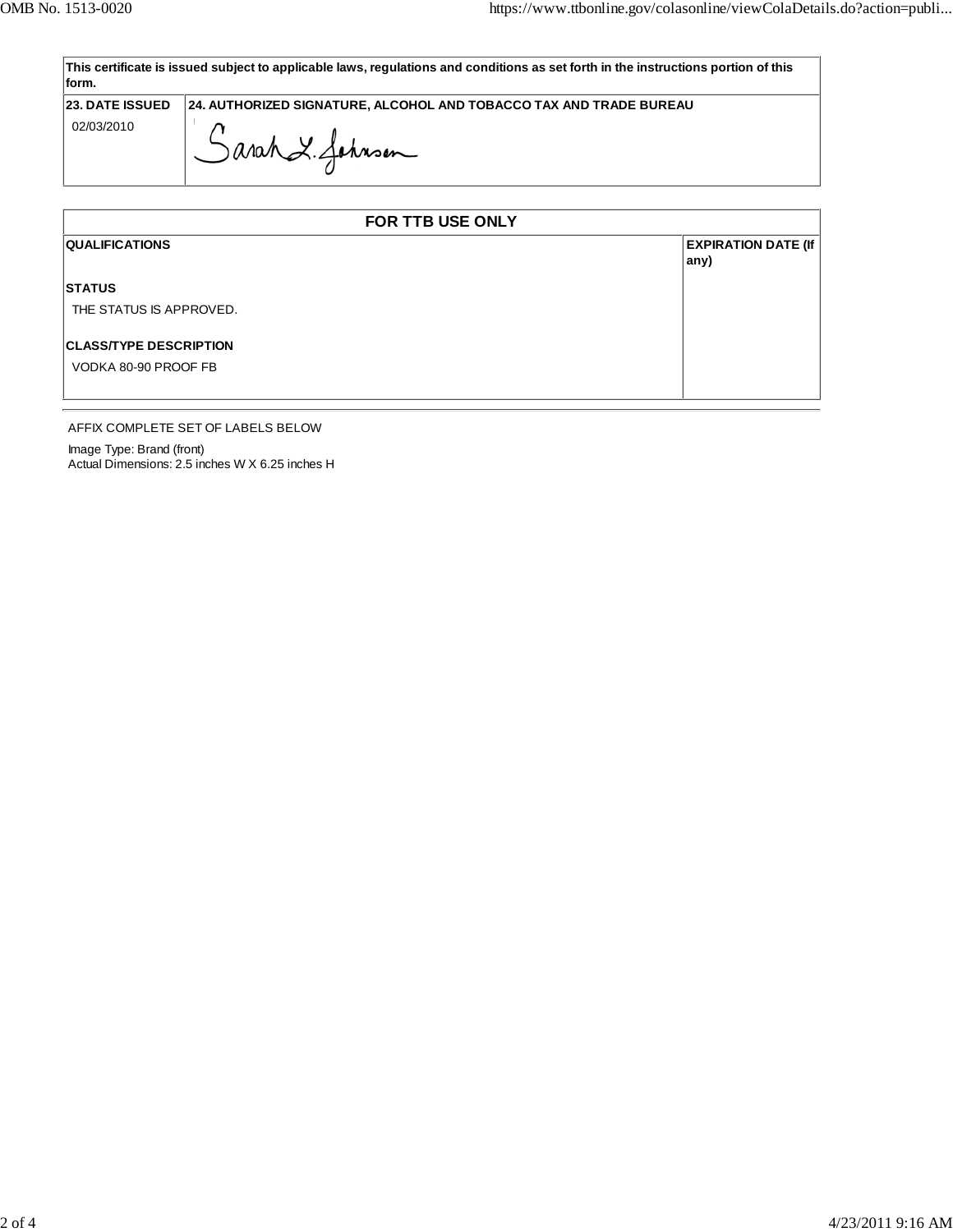



Image Type: Back Actual Dimensions: 2.5 inches W X 6.25 inches H